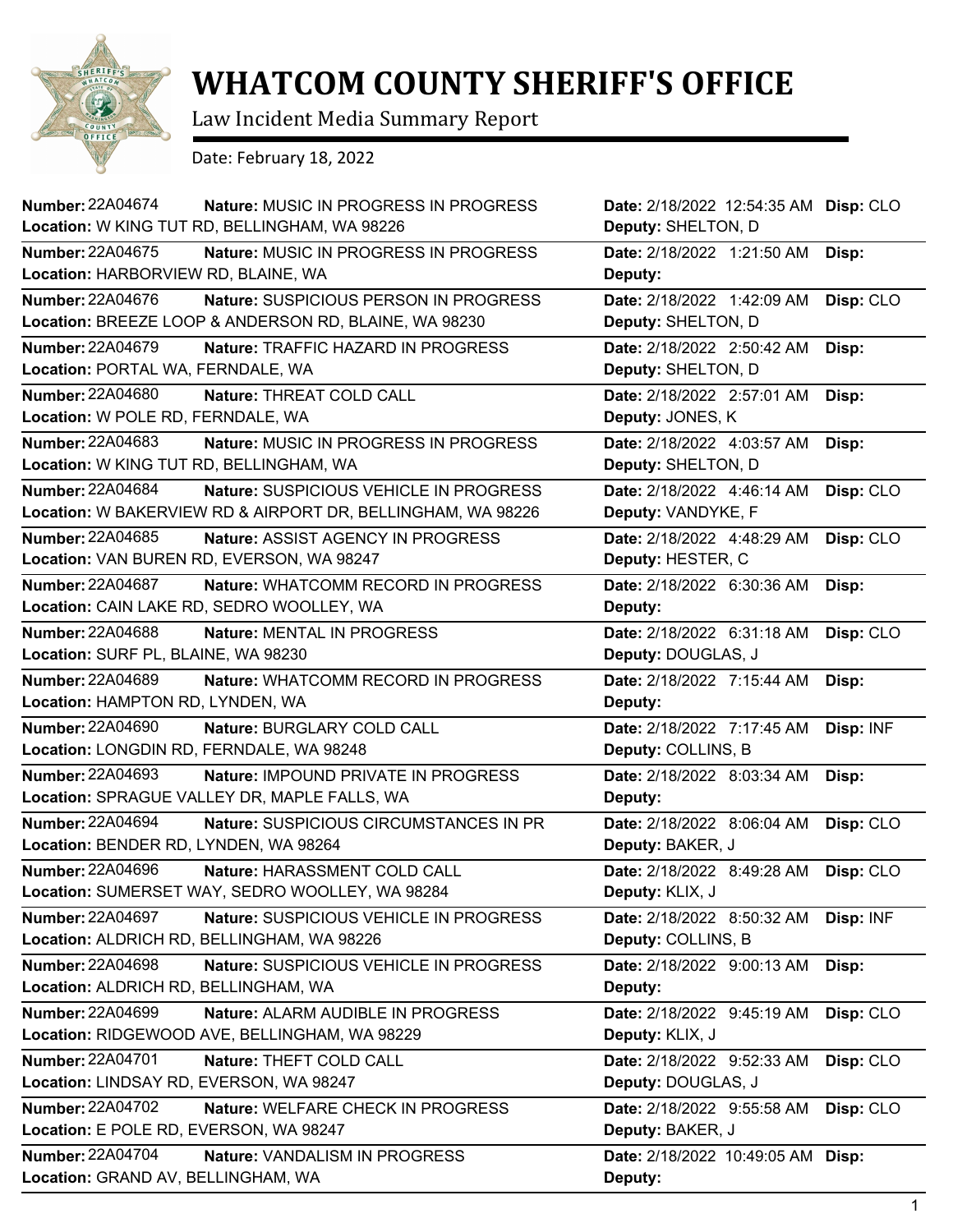| Number: 22A04706                          | <b>Nature: TRANSPORT-POLICE IN PROGRESS</b>        |         | <b>Date:</b> 2/18/2022 10:56:45 AM <b>Disp:</b> |           |
|-------------------------------------------|----------------------------------------------------|---------|-------------------------------------------------|-----------|
| Location: SB & SKAGIT, WA                 |                                                    |         | Deputy:                                         |           |
| <b>Number: 22A04707</b>                   | Nature: FRAUD COLD CALL                            |         | Date: 2/18/2022 11:05:36 AM                     | Disp:     |
| Location: WISER LN, LYNDEN, WA            |                                                    |         | Deputy: JONES, D                                |           |
| <b>Number: 22A04708</b>                   | Nature: HARASSMENT IN PROGRESS                     |         | Date: 2/18/2022 11:15:39 AM Disp: CAA           |           |
|                                           | Location: GRAND AVE, BELLINGHAM, WA 98225          |         | Deputy: HEINRICH, C                             |           |
| Arrested: RINGENBACH, JACOB D.            |                                                    | Age: 35 |                                                 |           |
| <b>Offenses: Harassment, Felony</b>       |                                                    |         |                                                 |           |
| <b>Number: 22A04709</b>                   | Nature: SUSPICIOUS CIRCUMSTANCES IN PR             |         | Date: 2/18/2022 11:24:29 AM Disp: INF           |           |
|                                           | Location: LOCUST RD, BELLINGHAM, WA 98225          |         | Deputy: SMITH, A                                |           |
| <b>Number: 22A04710</b>                   | <b>Nature: TRAFFIC SIGNAL/SIGN IN PROGRES</b>      |         | Date: 2/18/2022 11:59:37 AM Disp:               |           |
| Location: ROEDER AV, BELLINGHAM, WA       |                                                    |         | Deputy:                                         |           |
| Number: 22A04711                          | Nature: HANGUP (911) IN PROGRESS                   |         | Date: 2/18/2022 12:11:37 PM Disp:               |           |
| Location: GRAND AV, BELLINGHAM, WA        |                                                    |         | Deputy:                                         |           |
| Number: 22A04713                          | Nature: ASSIST CITIZEN IN PROGRESS                 |         | Date: 2/18/2022 12:32:01 PM                     | Disp:     |
| Location: BIRCH BAY DR, BLAINE, WA        |                                                    |         | Deputy: OSBORN, D                               |           |
| Number: 22A04714                          | Nature: LANDLORD TENANT DISPUTE COLD C             |         | Date: 2/18/2022 12:40:07 PM                     | Disp:     |
| Location: LAWRENCE RD, EVERSON, WA        |                                                    |         | Deputy: BAKER, J                                |           |
| Number: 22A04715                          | Nature: Not available.                             |         | Date: 2/18/2022 1:09:55 PM                      | Disp:     |
| Location: ATWOOD RD, FERNDALE, WA         |                                                    |         | Deputy: NELSON, G                               |           |
| Number: 22A04716                          | Nature: DOMESTIC PHYSICAL IN PROGRESS              |         | Date: 2/18/2022 1:30:16 PM                      | Disp: INF |
|                                           | Location: NORTH STAR RD, FERNDALE, WA 98248        |         | Deputy: COLLINS, B                              |           |
| Number: 22A04717                          | Nature: IMPOUND PRIVATE IN PROGRESS                |         | Date: 2/18/2022 1:32:18 PM                      | Disp:     |
| Location: MT BAKER HW, BELLINGHAM, WA     |                                                    |         | Deputy:                                         |           |
| <b>Number: 22A04718</b>                   | <b>Nature: ALARM PANIC IN PROGRESS</b>             |         | Date: 2/18/2022 1:37:00 PM                      | Disp: CLO |
|                                           | Location: IOWA HEIGHTS RD, SEDRO WOOLLEY, WA 98284 |         | Deputy: KLIX, J                                 |           |
| Number: 22A04719                          | Nature: REFER TO WSP IN PROGRESS                   |         | Date: 2/18/2022 1:44:56 PM                      | Disp:     |
| Location: DEMING RD, DEMING, WA           |                                                    |         | Deputy:                                         |           |
| Number: 22A04720                          | Nature: TRAFFIC HAZARD IN PROGRESS                 |         | Date: 2/18/2022 1:47:36 PM                      | Disp:     |
| Location: HOLLY LN, MAPLE FALLS, WA       |                                                    |         | Deputy:                                         |           |
| <b>Number: 22A04722</b>                   | Nature: MENTAL IN PROGRESS                         |         | Date: 2/18/2022 1:50:26 PM                      | Disp:     |
| Location: HARBORVIEW RD, BLAINE, WA       |                                                    |         | Deputy: JONES, D                                |           |
| <b>Number: 22A04727</b>                   | Nature: IMPOUND PRIVATE IN PROGRESS                |         | Date: 2/18/2022 2:53:55 PM                      | Disp:     |
| Location: KENDALL RD, WA                  |                                                    |         | Deputy:                                         |           |
| Number: 22A04728                          | Nature: SUSPICIOUS VEHICLE COLD CALL               |         | Date: 2/18/2022 3:03:57 PM                      | Disp:     |
| Location: BIRCH BAY LYNDEN RD, BLAINE, WA |                                                    |         | Deputy: JONES, D                                |           |
| Number: 22A04729                          | Nature: DRUGS COLD CALL                            |         | Date: 2/18/2022 3:09:55 PM                      | Disp: CLO |
|                                           | Location: GRAND AVE, BELLINGHAM, WA 98225          |         | Deputy: HEINRICH, C                             |           |
| <b>Number: 22A04730</b>                   | Nature: Not available.                             |         | Date: 2/18/2022 3:15:58 PM                      | Disp:     |
| Location: SETTING SUN CI, BELLINGHAM, WA  |                                                    |         | Deputy: JOHNSON, J                              |           |
| <b>Number: 22A04731</b>                   | Nature: CIVIL PROBLEM COLD CALL                    |         | Date: 2/18/2022 3:23:01 PM                      | Disp:     |
| Location: JOANS LN, LUMMI ISLAND, WA      |                                                    |         | Deputy: JONES, D                                |           |
| Number: 22A04732                          | Nature: CIVIL PROBLEM COLD CALL                    |         | Date: 2/18/2022 3:32:40 PM                      | Disp: CLO |
| Location: SIGMA CIR, BELLINGHAM, WA 98229 |                                                    |         | Deputy: WILSON, J                               |           |
| Number: 22A04733                          | Nature: WATCH FOR IN PROGRESS                      |         | Date: 2/18/2022 3:40:03 PM                      | Disp:     |
|                                           | Location: CLEARBROOK RD & GARRISON RD, SUMAS, WA   |         | Deputy:                                         |           |
| Number: 22A04738                          | Nature: FOLLOW UP                                  |         | Date: 2/18/2022 4:21:48 PM                      | Disp:     |
| Location: GRAND AV, BELLINGHAM, WA        |                                                    |         | Deputy: JONES, D                                |           |
|                                           |                                                    |         |                                                 |           |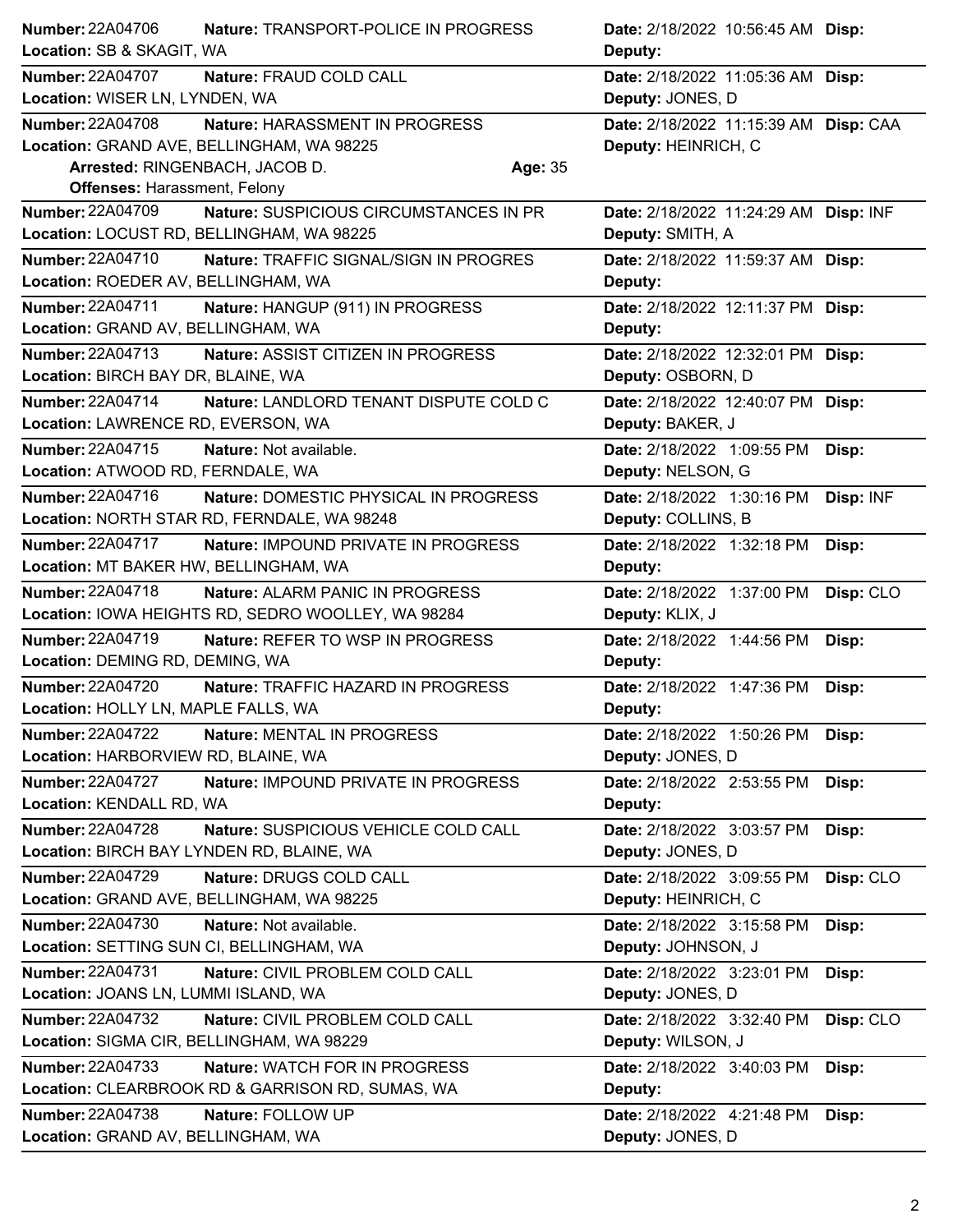| Number: 22A04741                          | Nature: SUSPICIOUS VEHICLE COLD CALL                      |         | Date: 2/18/2022 4:57:35 PM        | Disp:     |
|-------------------------------------------|-----------------------------------------------------------|---------|-----------------------------------|-----------|
| Location: GUIDE MERIDIAN, BELLINGHAM, WA  |                                                           |         | Deputy: HEYSTEK, L                |           |
| <b>Number: 22A04742</b>                   | Nature: DOMESTIC ORDER VIOL IN PROGRES                    |         | Date: 2/18/2022 5:09:55 PM        | Disp: CLO |
|                                           | Location: GOLDEN VALLEY DR, MAPLE FALLS, WA 98266         |         | Deputy: HEYSTEK, L                |           |
| <b>Number: 22A04743</b>                   | Nature: CIVIL PROBLEM COLD CALL                           |         | Date: 2/18/2022 5:11:45 PM        | Disp: CLO |
|                                           | Location: ELDER RD & MOUNTAIN VIEW RD, FERNDALE, WA 98248 |         | Deputy: WILSON, J                 |           |
| <b>Number: 22A04745</b>                   | <b>Nature: WATCH FOR IN PROGRESS</b>                      |         | Date: 2/18/2022 5:15:39 PM        | Disp:     |
|                                           | Location: BAY RD & KICKERVILLE RD, FERNDALE, WA           |         | Deputy:                           |           |
| <b>Number: 22A04746</b>                   | Nature: NEIGHBORHOOD DISPUTE COLD CALL                    |         | Date: 2/18/2022 5:15:30 PM        | Disp: CLO |
|                                           | Location: HIGHLAND DR, BELLINGHAM, WA 98225               |         | Deputy: HIGH, M                   |           |
| <b>Number: 22A04747</b>                   | Nature: SEX OFFENDER REGISTRATION                         |         | Date: 2/18/2022 5:22:56 PM        | Disp: CLO |
| Location: BROWN RD, FERNDALE, WA 98248    |                                                           |         | Deputy: HAGGITH, J                |           |
| Number: 22A04750                          | Nature: SEX OFFENDER REGISTRATION                         |         | Date: 2/18/2022 5:43:30 PM        | Disp: CLO |
| Location: SUCIA DR, FERNDALE, WA 98248    |                                                           |         | Deputy: ALLEN, J                  |           |
| Number: 22A04751                          | Nature: ASSIST CITIZEN IN PROGRESS                        |         | Date: 2/18/2022 5:45:12 PM        | Disp: CLO |
| Location: HARBORVIEW RD, BLAINE, WA 98230 |                                                           |         | Deputy: WILSON, J                 |           |
| <b>Number: 22A04752</b>                   | Nature: TRAFFIC STOP                                      |         | Date: 2/18/2022 5:46:49 PM        | Disp: CAA |
|                                           | Location: GUIDE MERIDIAN, BELLINGHAM, WA 98226            |         | Deputy: JAMES, J                  |           |
| Arrested: HICKS, DANIELLE M.              |                                                           | Age: 25 |                                   |           |
|                                           | <b>Offenses: Driving While License Susp</b>               |         |                                   |           |
| <b>Number: 22A04753</b>                   | Nature: PROPERTY FOUND IN PROGRESS                        |         | Date: 2/18/2022 5:46:19 PM        | Disp:     |
|                                           | Location: GOLDEN VALLEY DR, MAPLE FALLS, WA               |         | Deputy: HEYSTEK, L                |           |
| <b>Number: 22A04754</b>                   | Nature: TRAFFIC STOP                                      |         | Date: 2/18/2022 5:54:52 PM        | Disp: CAA |
| Location: SLATER RD, BELLINGHAM, WA 98226 |                                                           |         | Deputy: WILSON, J                 |           |
| Arrested: JOHNNIE, HENRY P.               | <b>Offenses: Driving While License Susp</b>               | Age: 52 |                                   |           |
| <b>Number: 22A04756</b>                   | Nature: SUSPICIOUS PERSON IN PROGRESS                     |         | Date: 2/18/2022 6:14:56 PM        | Disp: CLO |
|                                           | Location: WOODLAND RD, FERNDALE, WA 98248                 |         | Deputy: HIGH, M                   |           |
| Number: 22A04757                          | Nature: ASSIST AGENCY IN PROGRESS                         |         | Date: 2/18/2022 6:36:00 PM        | Disp: CLO |
|                                           | Location: PEACE PORTAL DR, BLAINE, WA 98230               |         | Deputy: HAGGITH, J                |           |
| Number: 22A04758                          | Nature: FOLLOW UP                                         |         | Date: 2/18/2022 6:56:04 PM Disp:  |           |
|                                           | Location: GOLDEN VALLEY DR, MAPLE FALLS, WA               |         | Deputy: HEYSTEK, L                |           |
| Number: 22A04759                          | Nature: WELFARE CHECK IN PROGRESS                         |         | Date: 2/18/2022 7:33:16 PM        | Disp:     |
|                                           | Location: GUIDE MERIDIAN SPC B5, LYNDEN, WA 98264         |         | Deputy: HAGGITH, J                |           |
| Number: 22A04760                          | Nature: WATCH FOR IN PROGRESS                             |         | Date: 2/18/2022 7:35:58 PM        | Disp:     |
|                                           | Location: N LAKE SAMISH DR, BELLINGHAM, WA                |         | Deputy:                           |           |
| Number: 22A04761                          | Nature: WATCH FOR IN PROGRESS                             |         | Date: 2/18/2022 7:41:00 PM        | Disp:     |
| Location: SHADY TREE LN, BELLINGHAM, WA   |                                                           |         | Deputy:                           |           |
| Number: 22A04762                          | Nature: ALARM AUDIBLE IN PROGRESS                         |         | Date: 2/18/2022 7:43:56 PM        | Disp:     |
| Location: HANNEGAN RD, BELLINGHAM, WA     |                                                           |         | Deputy:                           |           |
| <b>Number: 22A04764</b>                   | Nature: SEX OFFENDER REGISTRATION                         |         | Date: 2/18/2022 8:12:12 PM        | Disp:     |
| Location: DELTA LINE RD, CUSTER, WA       |                                                           |         | Deputy: VANDYKE, F                |           |
| Number: 22A04767                          | Nature: JUVENILE PROBLEM IN PROGRESS                      |         | Date: 2/18/2022 8:39:56 PM        | Disp: CLO |
|                                           | Location: MCALPINE RD UNIT 106 A, BELLINGHAM, WA 98225    |         | Deputy: WILSON, J                 |           |
| Number: 22A04768                          | Nature: TRAFFIC STOP                                      |         | Date: 2/18/2022 9:21:03 PM        | Disp:     |
|                                           | Location: MT BAKER HW & HATCHERY RD, DEMING, WA           |         | Deputy: JAMES, J                  |           |
| Number: 22A04770                          | Nature: CUSTODIAL INTERFERENCE COLD CA                    |         | Date: 2/18/2022 9:54:35 PM        | Disp:     |
| Location: MT BAKER HW, DEMING, WA         |                                                           |         | Deputy: JAMES, J                  |           |
|                                           |                                                           |         |                                   |           |
| <b>Number: 22A04771</b>                   | Nature: CUSTODIAL INTERFERENCE COLD CA                    |         | Date: 2/18/2022 10:01:40 PM Disp: |           |